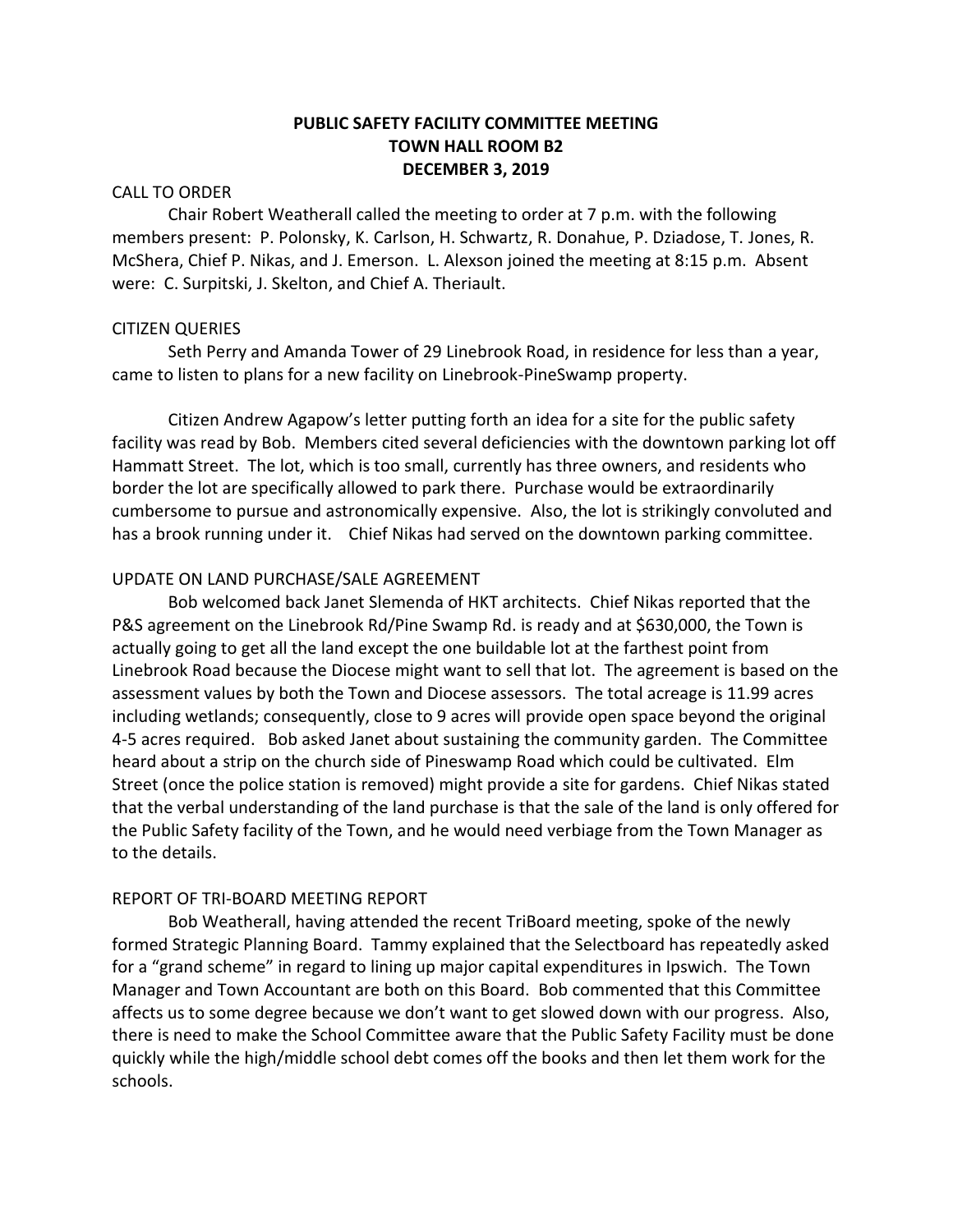## ARCHITECT EXPLANATION OF NEXT MOVES

Janet Slemenda explained the five steps for designing/constructing public facilities. Step 1 – Preliminary Planning-Feasibility Study. The contract includes designing a building on a site, a cost estimate, and a report. She said the site has to be developed because of the topography. The numbers must be completed by the beginning of April to meet May Town Meeting expectations and get support from the Selectboard and Finance Committee. Step 2 – Chief Nikas announced that the Town Manager, Finance Committee and Selectboard all feel that Town Meeting should ask for the total project costs based on feasibility estimates. Step 3 - The charge voted by the Selectboard (12/19/16) to PSFC is that it will "work with the TM and town staff to obtain OPM" at the beginning of the design phase. The TM will recommend the OPM (Owners Project Manager) and the PSFC will hire. Step  $4$  – Selection of the Design Team following the OPM selection. Steps 5-7 – The design phase, the bidding phase, and the construction phase to include a General Contractor, an architect and design team, and a Clerk of the Works.

The architect meets with the TM and both Chiefs next week. There is approximately \$65,000 remaining in feasibility funding, and Janet, wishing to get the best people for the project, will begin immediately with her civil engineer to talk about the site topography.

Peter asked the couple present about their concerns and stated that PSFC must invite abutters to attend meetings as the project evolves.

## CALL PATTERNS/RESPONSE TIMES AS THEY RELATE TO PROPOSED SITE

Chief Nikas, on the subject of emergency calls for response by fire personnel prepared by Chief Theriault, noted that the town, for the sake of documentation, is divided into two parts: north and south of the center of town. Over a three-year period, the downtown area had the most calls- 2600; the south side– 1900; Linebrook/High Street- 1200; outer Linebrook-900; the Neck area-724; Topsfield Rd– 667.

Railroad tracks were never a hindrance. Keith Carlson, permanent firefighter and committee member, stated that train tracks have no bearing on the response. Four traincars on the track take seconds to pass. If he had to guess, it would be six times a year at the most that this event (fire emergency equipment meeting up with a passing train) occurs.

## PUBLIC OUTREACH

Jean suggested a weekly (printed/online) column to help the public understand and have questions answered re the need for a new facility. She will contact John Muldoon. Web pages for tour times of the current Fire and Police stations, meeting with Golden Age groups, neighborhood coffees, and even an all-town Board meeting (suggested by Janet) to get the Boards all together were put on the list. Chief Nikas felt it made sense to build a second page over the Town's website to keep the townspeople up to date.

Tammy moved, seconded by Keith, that Police Sergeant Copithorne build a linking website. UNANIMOUS.